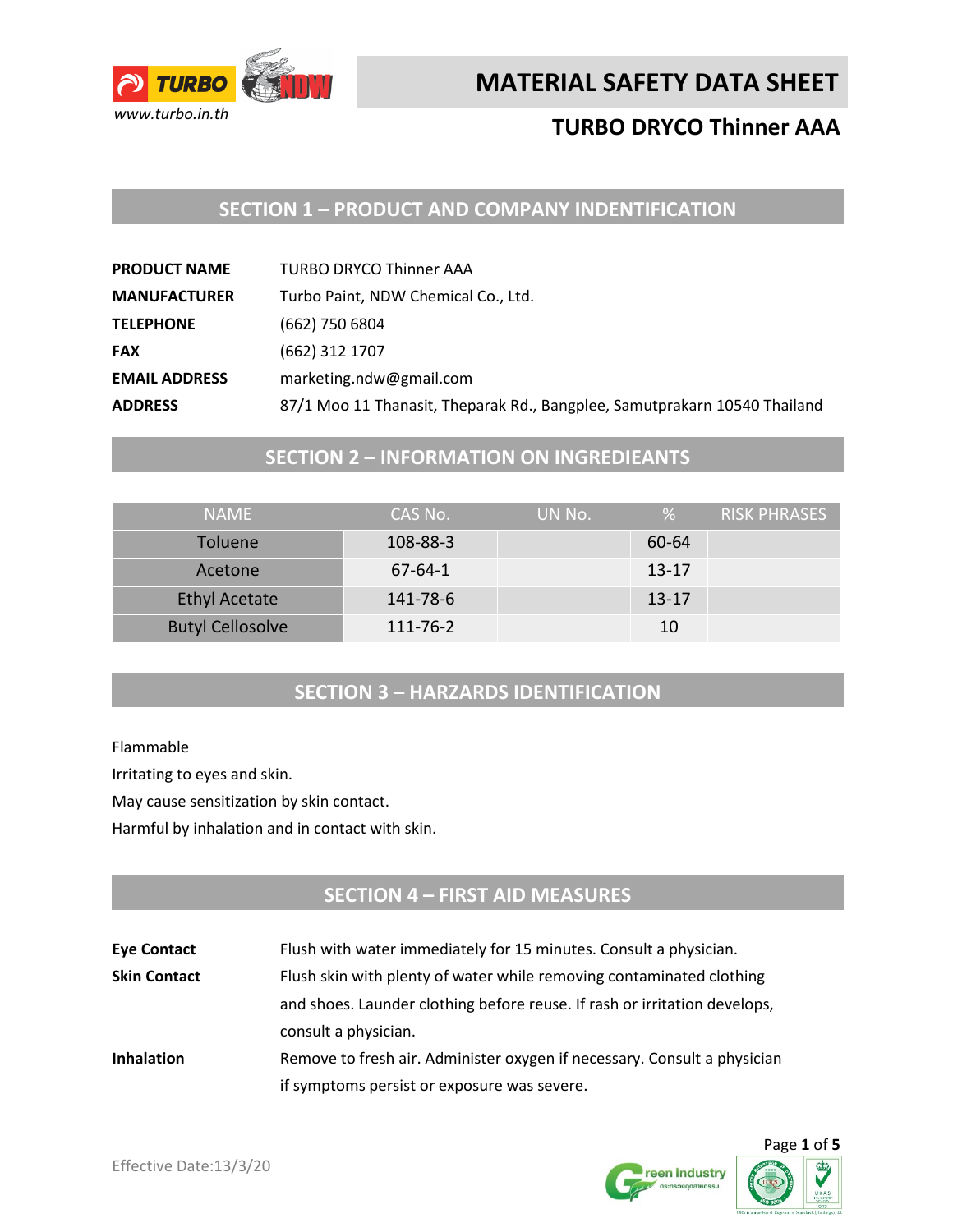

# **TURBO DRYCO Thinner AAA**

**Ingestion** If swallowed do not induce vomiting. Seek immediate medical attention.

#### **SECTION 5 – FIRE AND EXPLOSION HAZARD DATA**

**Extinguishing Media** Recommended: alcohol resistant foam, CO2, powders, water spray. **Recommendations** Fire will produce dense black smoke. Exposure to decomposition products may cause a health hazard. Appropriate breathing apparatus may be required. Cool closed containers exposed to fire with water. Do not release runoff from fire to sewers or waterways.

#### **SECTION 6 – ACCIDENTAL RELEASE MEASURES**

**Personal Precautions** Exclude sources of ignition and ventilate the area. Avoid breathing vapor or mist. Refer to protective measures listed in sections 7 and 8. **Spill Spill** Contain and collect spillage with non-combustible absorbent materials, e.g. sand, earth, vermiculite, diatomaceous earth and place in container for disposal according to local regulations (see section 13). Do not allow to enter drains or watercourses. Clean preferably with a detergent; avoid use of solvents. If the product contaminates lakes, rivers or sewage, inform appropriate authorities in accordance with local regulations.

#### **SECTION 7 – HANDLING AND STORAGE**

**Handling** Do not get in eyes, on skin, or on clothing. Keep container tightly closed when not in use. Wear personal protection equipment. Do not breathe vapors. Wash thoroughly after handling. If pouring or transferring materials, ground all containers and tools. Do not weld, heat, cut or drill on full or empty containers. Avoid breathing vapors or spray mist. **Storage** Keep away from heat, sparks, open flames and oxidizing agents. Keep containers closed. Store in a cool, dry place with adequate ventilation.

# **SECTION 8 – EXPOSURE CONTROLS / PERSONAL PROTECTION**

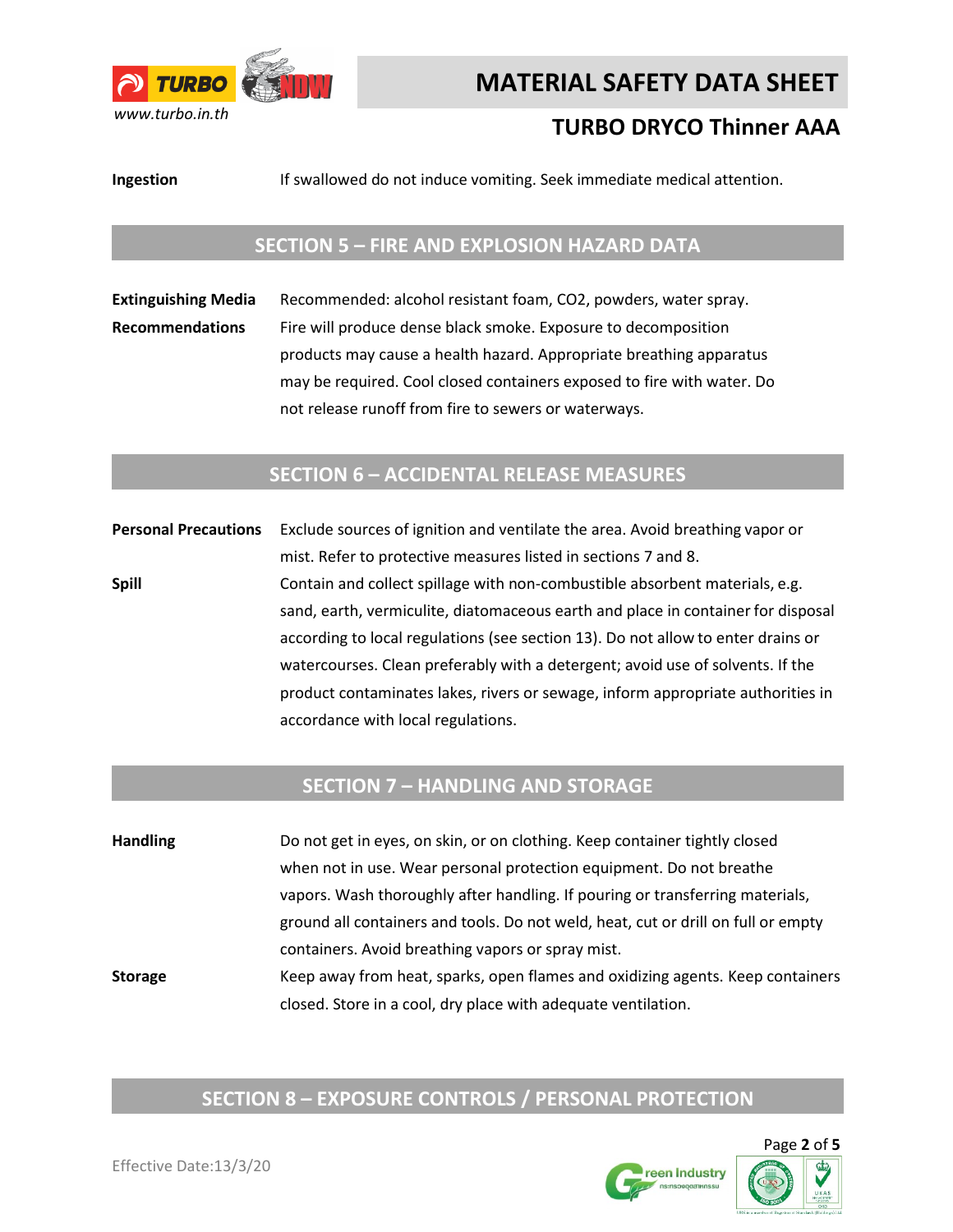



# **TURBO DRYCO Thinner AAA**

|              | Engineering Measures Provide forced air ventilation when applying in confined spaces.     |
|--------------|-------------------------------------------------------------------------------------------|
|              | Respiratory Protection Unlikely to be necessary. Use approved chemical filter respirator. |
| Eyes         | Safety glasses or chemical eye goggles are suggested.                                     |
| <b>Hands</b> | Non-natural, non-butyl rubber gloves are recommended.                                     |
| <b>Skin</b>  | Use protective clothing. Remove contaminated clothing and wash the affected               |
|              | with soap and water.                                                                      |

# **SECTION 9 – PHYSICAL AND CHEMICAL PROPERTIES**

| <b>Physical State</b>      | Liquid       |
|----------------------------|--------------|
| Color                      | Clear        |
| Odor                       | Solvent odor |
| <b>Specific Gravity</b>    | 0.80-0.85    |
| <b>Viscosity</b>           |              |
| <b>Solubility in Water</b> | Insoluble    |

#### **SECTION 10 – STABILITY AND REACTIVITY**

**Stability** Stable under recommended storage and handling conditions (see section 7). Hazardous Decomposition Products carbon monoxide, carbon dioxide, smoke, oxides of nitrogen. **Strong exothermic reactions** oxidizing agents, strong alkalis, strong acids.

### **SECTION 11 – TOXICOLOGICAL INFORMATION**

Not Available

**SECTION 12 – ECOLOGICAL INFORMATION**

Prolonged or repeated contact may cause chronic dermatitis. Appreciable evaporation to air is expected in the environment.



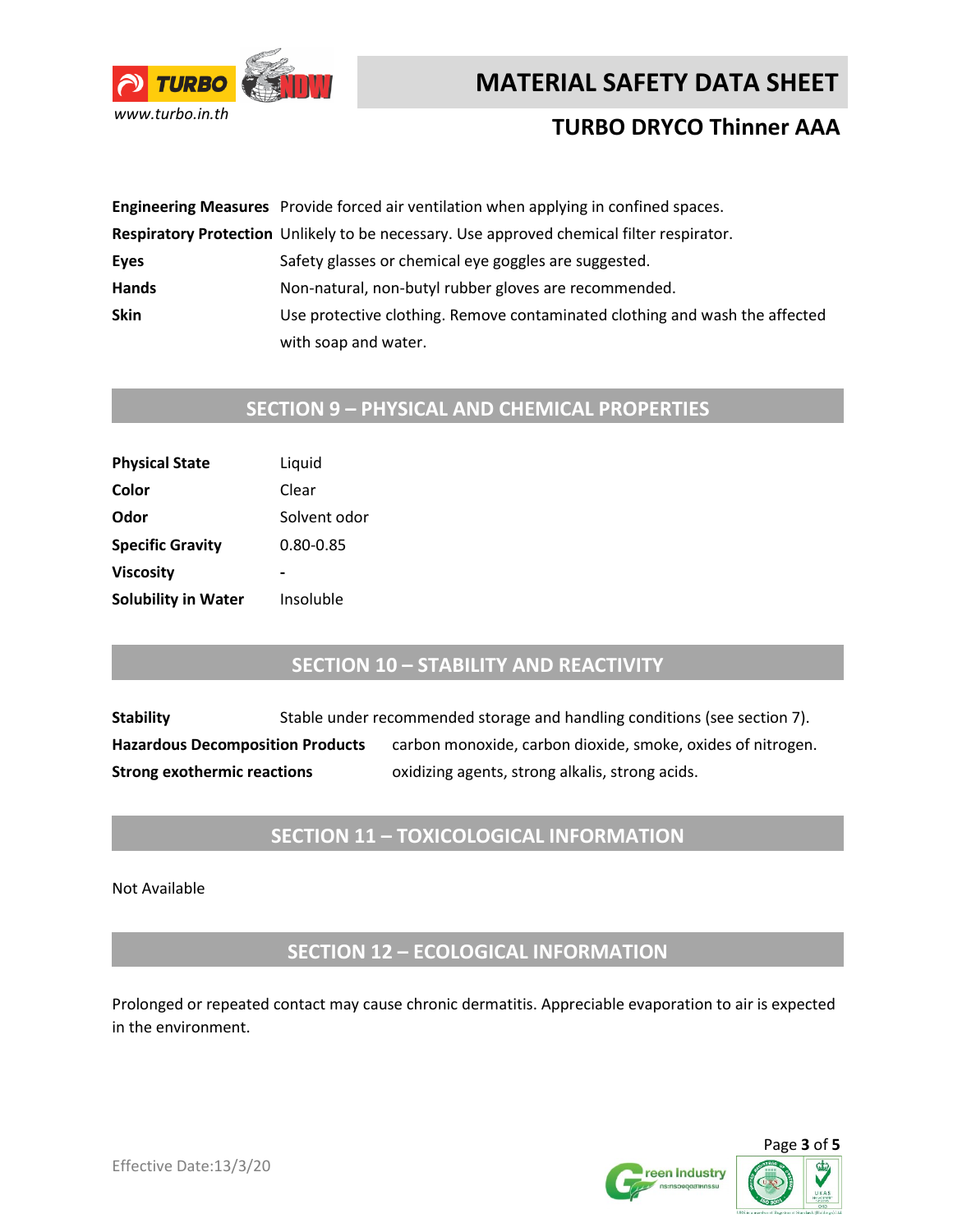

# **TURBO DRYCO Thinner AAA**

#### **SECTION 13 – DISPOSAL CONSIDERATIONS**

#### **Method of disposal**

The generation of waste should be avoided or minimised wherever possible. Empty containers or liners may retain some product residues. This material and its container must be disposed of in a safe way. Dispose of surplus and non-recyclable products via a licensed waste disposal contractor. Disposal of this product, solutions and any by-products should at all times comply with the requirements of environmental protection and waste disposal legislation and any regional local authority requirements. Avoid dispersal of spilt material and runoff and contact with soil, waterways, drains and sewers.

#### **SECTION 14 – TRANSPORT INFORMATION**

| Proper shipping name Thinner Solvent |      |
|--------------------------------------|------|
| Packing Group                        | ш    |
| <b>Hazard Class</b>                  | κ    |
| UN No.                               | 1263 |

#### **SECTION 15 – REGULATORY INFORMATION**

Highly flammable Harmful by inhalation, in contact with skin and if swallowed Irritating to eye and skin Keep out of reach of children Keep away from sources of ignition – No Smoking Do not breathe gas/fumes/vapour/spray Avoid contact with skin and eyes Wear suitable protective clothing, gloves and eye/face protection

#### **SECTION 16 – OTHER INFORMATION**

This document could not be used for certifying the quality of the product.

This document presents the information of the product and to be used for safety only.

**Remark** The above information and data given here is based on test, experiences that